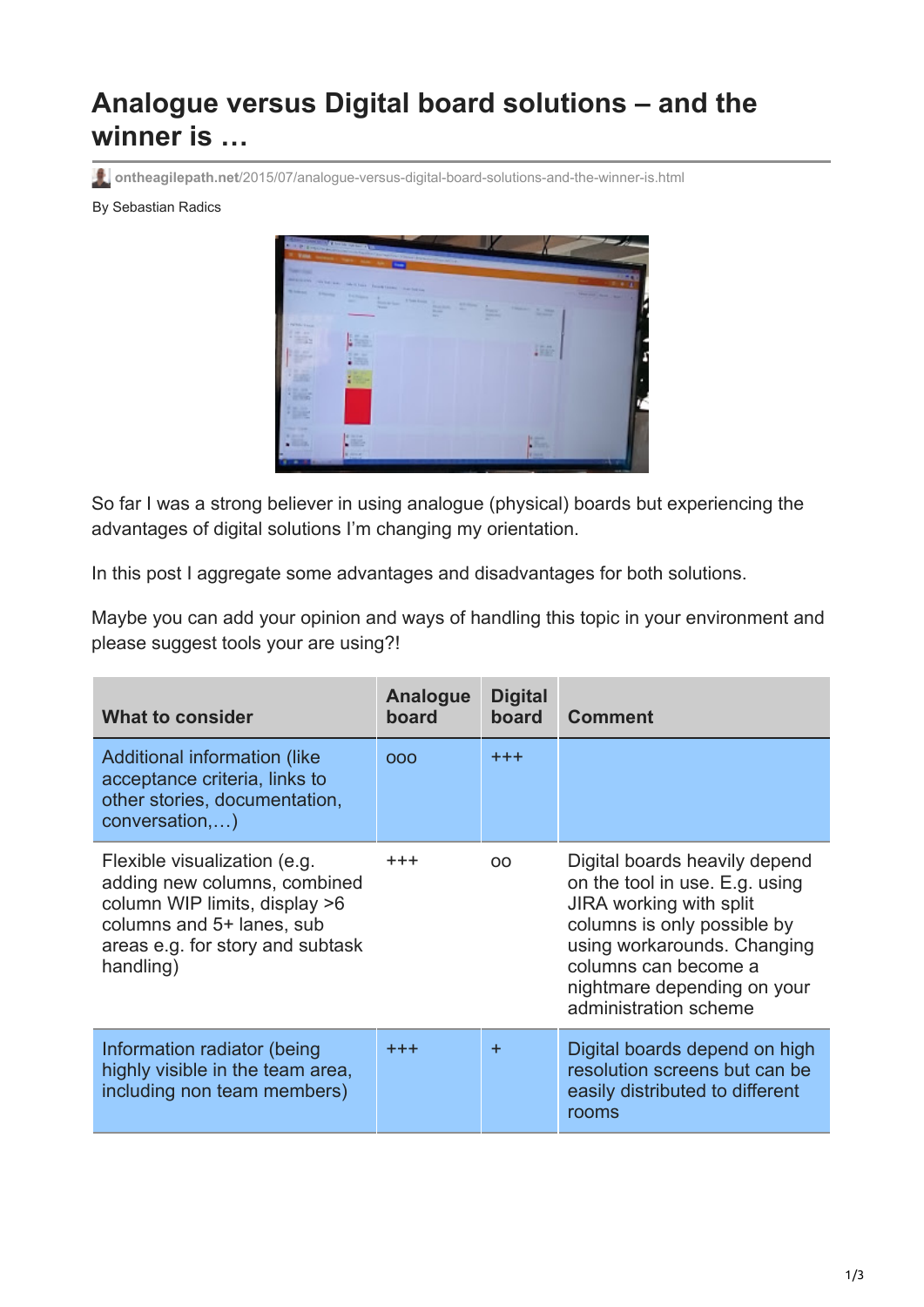| <b>What to consider</b>                                                                  | <b>Analogue</b><br>board | <b>Digital</b><br>board | <b>Comment</b>                                                                                                                                                                         |
|------------------------------------------------------------------------------------------|--------------------------|-------------------------|----------------------------------------------------------------------------------------------------------------------------------------------------------------------------------------|
| Mobility (use your board in your<br>meetings, at different locations,<br>simultaneously) | 00                       | $^{\mathrm{+++}}$       | Physical boards can be<br>moved to meeting rooms<br>using rollable boards but<br>cannot be available at<br>different locations at the same<br>time                                     |
| Interaction among team<br>members                                                        | $^{+ + +}$               | $\mathbf{o}$            | Being bound to a mouse and<br>keyboard limits the level of<br>interaction heavily                                                                                                      |
| Notifications (new tickets,<br>changes to ticket and status,<br>comments)                | O                        | $^{\mathrm{+++}}$       |                                                                                                                                                                                        |
| Reporting                                                                                | <b>OO</b>                | $^{+ + +}$              | Often integrated in electronic<br>tools                                                                                                                                                |
| Administration                                                                           | $^{+ + +}$               | OO                      | Depending on your<br>organization and<br>administration rules.<br>I recommend giving as much<br>authority to the team as<br>possible.                                                  |
| <b>Filtering and search</b>                                                              | OO                       | $^{+++}$                | It's questionable whether this<br>is a high prio requirement!                                                                                                                          |
| Network power dependency                                                                 | +                        | O                       | Rarely a problem                                                                                                                                                                       |
| <b>Costs</b>                                                                             | $\pm$                    | $\mathsf{o}$            | TVs and especially high<br>resolution screens can<br>become a cost problem.<br>In addition we have to<br>consider license costs.<br>It needs some sticky notes to<br>reach that level. |
| Constraints                                                                              | $^{\rm ++}$              | 000                     | Digital boards are limited to<br>the software boundaries and<br>sometimes you have to be<br>creative                                                                                   |
| <b>Audibility (History)</b>                                                              | $\mathbf O$              | $\ddot{}$               | In environments where<br>audibility is a must you can<br>work with photo snapshots for<br>physical boards                                                                              |
| <b>Workflow rules</b>                                                                    | O                        | +                       | Do we really need that?                                                                                                                                                                |